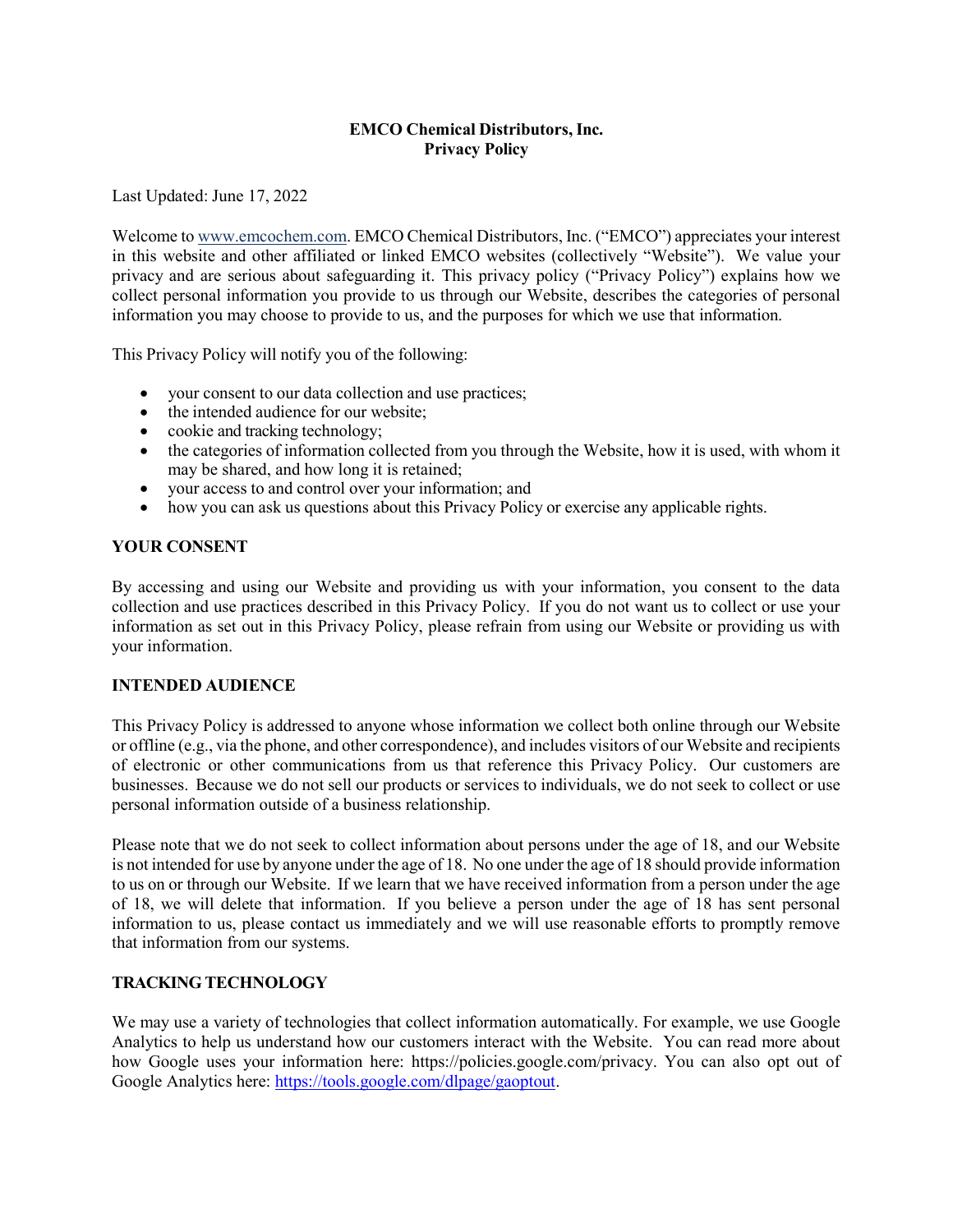#### **WE DO NOT SELL YOUR INFORMATION**

We are the sole owners of the information we collect through our Website. Please note that we do not sell or rent the information collected from you, our customers, or visitors to our Website.

## **CATEGORIES OF INFORMATION COLLECTED AND HOW WE SHARE IT**

Our Website permits you to contact us or make certain requests for information concerning our products and services. We collect the personal information that you knowingly provide by completing an online form or by registering for information or services or that you otherwise send to us. For example, if you sign up to receive e-mail communications from one of our businesses, we collect your e-mail address and any related information you provide. If you communicate with us using the "Contact Us" feature, we collect the information you provide when you complete the "Contact Us" form. In addition to the foregoing, we may collect personal information from the following sources: your agent, our customers, service providers, affiliates, data analytics providers, and social media networks.

Here are some of the categories of personal information that you have the choice of providing to us:

- Name
- Company name
- Company address
- Email address
- Telephone number
- Facsimile number
- Financial account information
- Chemicals you are interested in receiving information about
- Comments you would like us to consider
- Employment applications

We may collect information automatically about you whenever you interact with the Website, which may include the browser name, the type of computer and technical information about your means of connection to our Website, such as the operating system and the Internet service providers utilized and other similar information. We may also collect information about your activities on the Website and how you use the Website. If you are visiting the Website via a mobile device, we may also collect your mobile device's unique device ID and information about how you use the Website.

From time to time, we receive information about individuals from our third-party service providers, social media networks, affiliates, and partners. For example, we receive information on our email campaigns from our third-party service providers, including whether you have read an email sent by us or on our behalf, forwarded an email and when and how many times you have opened an email. We may also receive information from third-party analytics on the Site that allow us to improve our Site and services.

EMCO may share your information with EMCO affiliates for the purposes set forth in this Privacy Policy.

We have business relationships with other companies and persons (a.k.a., service providers) to perform business functions on our behalf. They may be provided with access to personal information needed to perform these business functions, but they may not use such information for other purposes. We may also share your information with third parties for business transactions, acquisitions or transfers, compliance with laws, rules and regulations, the protection of our rights and the rights of others, to prevent or investigate a possible crime, or to enforce or apply any of our agreements. We will also share information with others when you direct us to.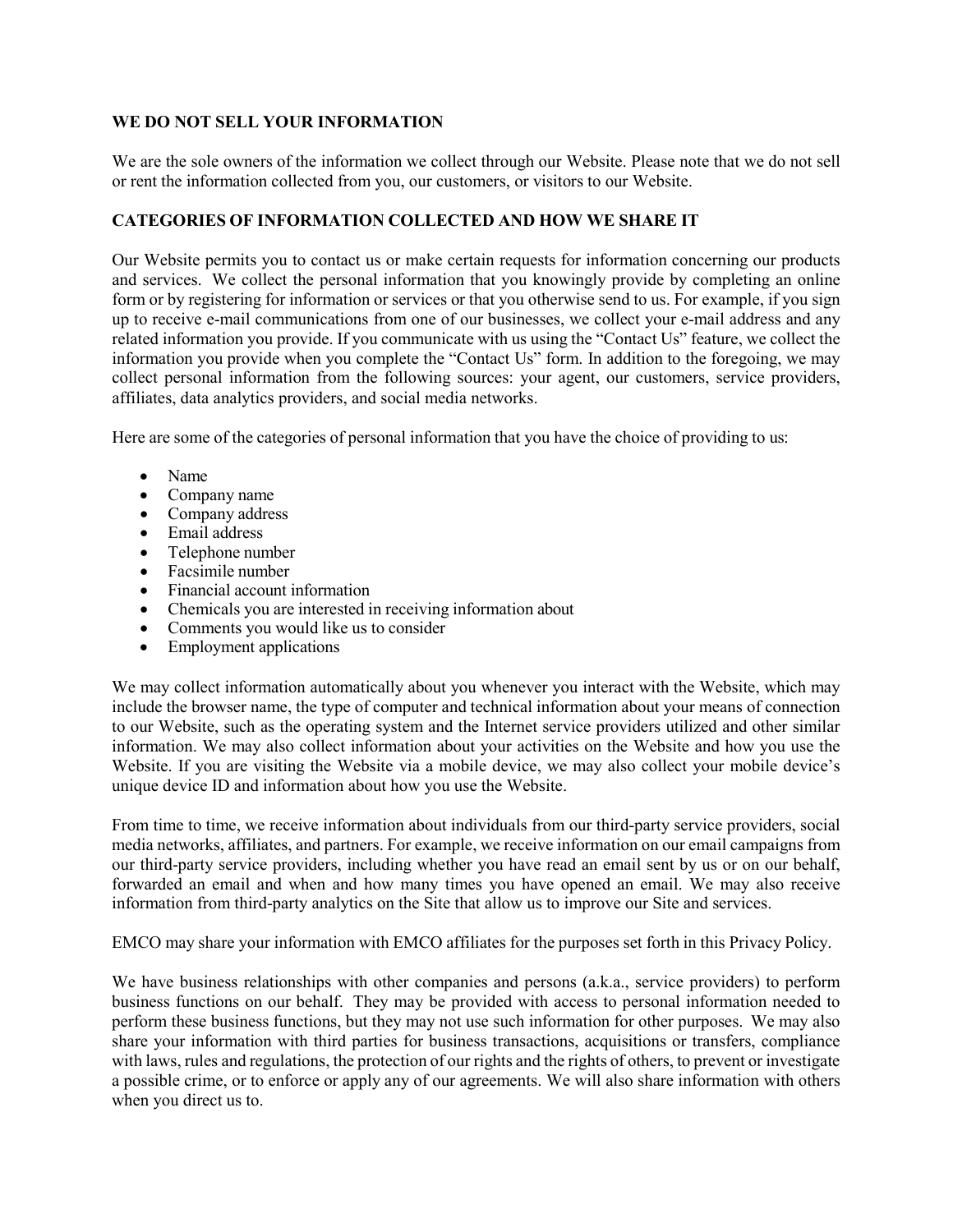Other than as described herein, we do not share or sell your personal information to third parties. The below chart lists the categories of personal information that we may collect and have collected in the past 12 months and how we share such information.

| <b>Categories of Personal Information</b>                                                                                                                                                                                                                                                                                                                   | <b>Categories of Services Providers and Third</b><br><b>Parties with whom Personal Information is</b><br><b>Shared</b>                                                                                                                                                  |
|-------------------------------------------------------------------------------------------------------------------------------------------------------------------------------------------------------------------------------------------------------------------------------------------------------------------------------------------------------------|-------------------------------------------------------------------------------------------------------------------------------------------------------------------------------------------------------------------------------------------------------------------------|
| Identity Data. This may include first name, last name,<br>title or other similar identifiers.                                                                                                                                                                                                                                                               | Entities that we are required to share with<br>pursuant to law or for legal proceedings; service<br>providers;<br>affiliates;<br>data<br>our<br>analytics<br>providers;<br>prospective purchasers<br>of our<br>business; and outside auditors, insurers and<br>lawyers. |
| Contact Data. This may include billing addresses,<br>email address, telephone numbers and other contact<br>information.                                                                                                                                                                                                                                     | Entities that we are required to share with<br>pursuant to law or for legal proceedings; service<br>providers; our affiliates; prospective purchasers<br>of our business; and outside auditors, insurers<br>and lawyers.                                                |
| Technical Data. This may include information on your<br>interaction with our Site, internet protocol (IP) address,<br>geolocation data, browser type and version, mobile<br>device type and operating system, unique mobile device<br>identifier, time zone setting and location, browser plug-<br>in types and versions and operating system and platform. | Service providers; our affiliates; data analytics<br>providers; and prospective purchasers of our<br>business.                                                                                                                                                          |
| Inferences we draw about you. This may include<br>information about your preferences, characteristics,<br>predispositions, behavior or other trends that help us<br>identify which products you may be interested in.                                                                                                                                       | Entities that we are required to share with<br>pursuant to law or for legal proceedings; service<br>analytics providers;<br>providers;<br>data<br>our<br>affiliates; and prospective purchasers of our<br>business.                                                     |
| Employment application information. This may<br>include your resume, work history, education, cover<br>letter, drug screening information and background check<br>information.                                                                                                                                                                              | Entities that we are required to share with<br>pursuant to law or for legal proceedings; service<br>providers; our affiliates; prospective purchasers<br>of our business; and outside insurers and<br>lawyers.                                                          |
| Other information you submit to us. This may include<br>requests or communications you submit to us, including<br>emails, ratings or customer service call recordings.                                                                                                                                                                                      | Entities that we are required to share with<br>pursuant to law or for legal proceedings; service<br>providers;<br>affiliates;<br>data<br>analytics<br>our<br>providers; prospective purchasers of our<br>business; and outside auditors, insurers and<br>lawyers.       |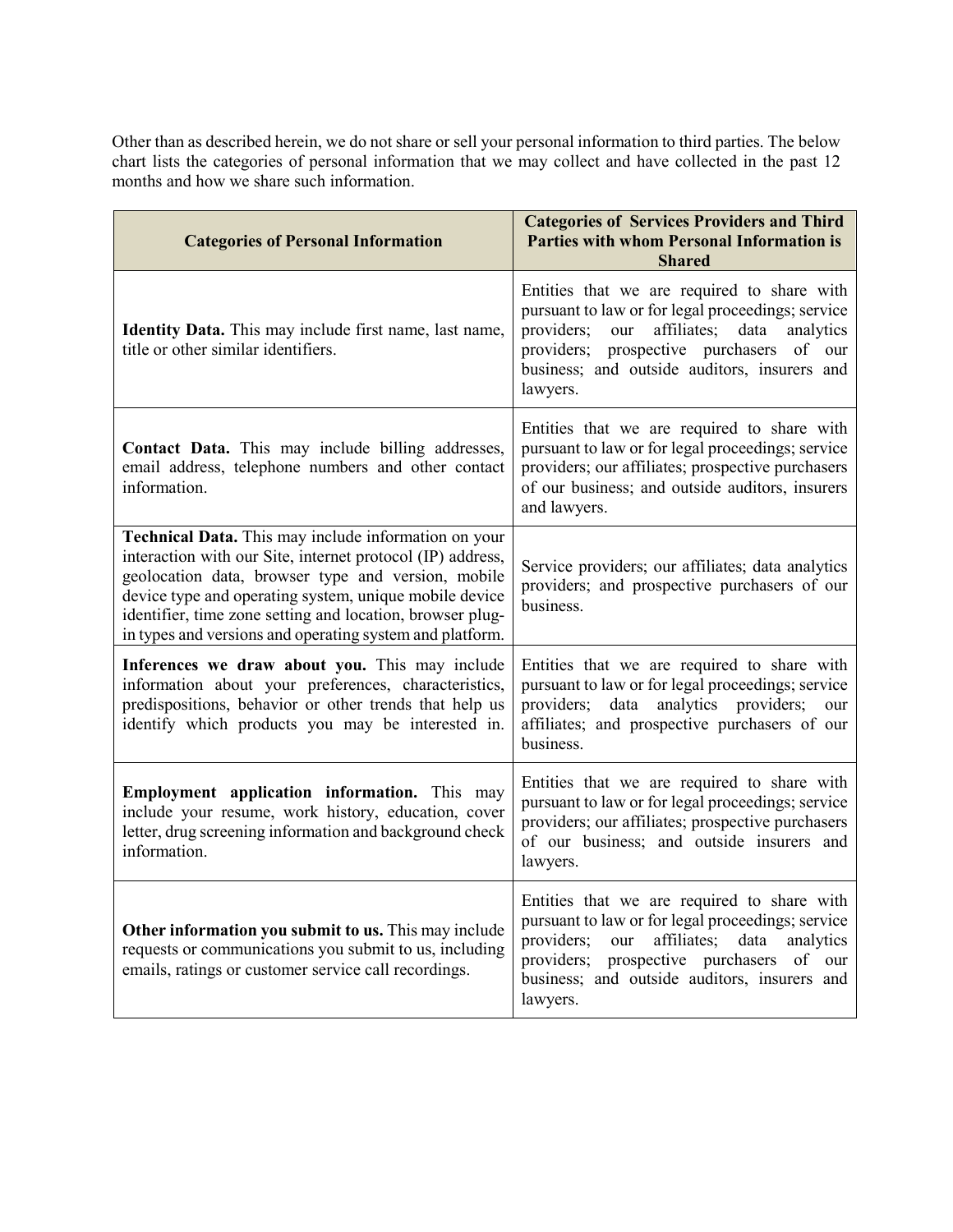## **USING YOUR INFORMATION**

We may use the personal information you provide through our Website for any legitimate and lawful business purpose, including but not limited to the following:

- to provide products, information and services you request;
- to provide you with customer service or technical support;
- to contact you with updated information about our products;
- to improve our marketing and promotional efforts;
- to process a job application;
- to personalize user experience and improve our Website;
- for security or fraud prevention purposes;
- to comply with our legal obligations; and
- for any other purpose identified in an applicable privacy statement or other agreement you may have with EMCO.

Unless you ask us not to, we may use your information in the future to contact you via e-mail to inform you of specials, new products or services, or changes to this Privacy Policy.

## **RETENTION PERIODS.**

Our retention periods for personal information are based on business needs and legal requirements. We will retain your personal information for as long as is reasonably necessary (i) for the processing purpose(s) for which it was collected or (ii) for any other permitted, linked purpose; or as otherwise permitted or required by law depending on jurisdiction. Where personal information, including sensitive personal information, is no longer needed, we either irreversibly anonymize the data (in which case we may further retain and use the anonymized data) or destroy the data.

# **YOUR ACCESS TO YOUR INFORMATION AND OTHER RIGHTS**

You may have certain rights relating to your personal information, including your sensitive personal information, subject to local data protection laws. Depending on the applicable laws and under certain conditions, you may have the right to:

- request the categories of information you have provided to us, our business or commercial purpose for collecting that personal information, the categories of third parties with whom we share that personal information, or the specific pieces of personal information we collected about you, if any;
- request certain information regarding our disclosure of personal information to third parties for their direct marketing purposes;
- change and/or correct any information we have about you;
- request that we delete any information we have about you; and/or
- not be discriminated against for exercising any of your rights.

Should you choose, you may contact us in order to express any concerns that you may have about our collection and/or use of your information.

We may deny requests as permitted by law.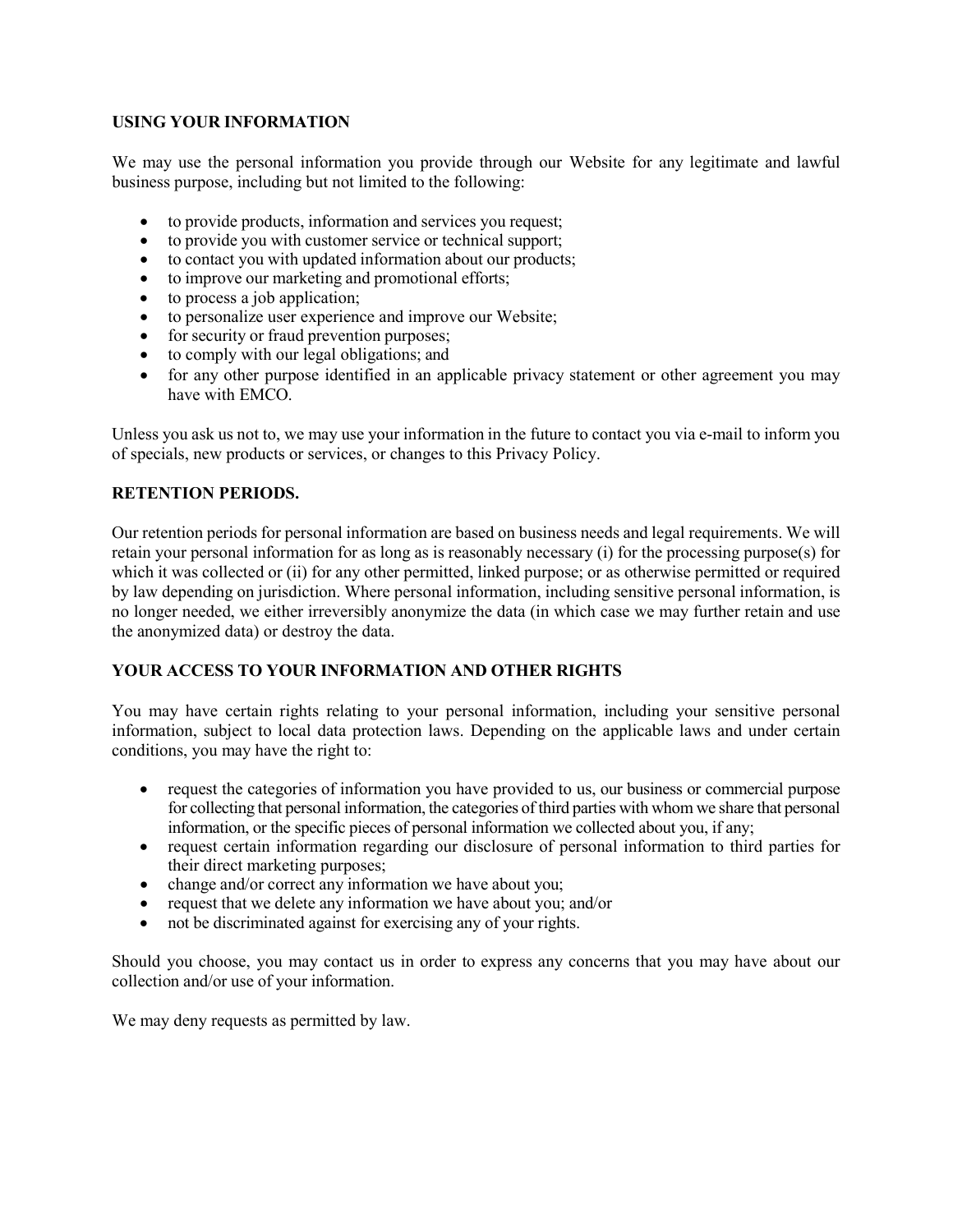## **COMMUNICATIONS RELATED REQUESTS AND EXERCISING YOUR RIGHTS**

You may request that we stop sending communications to you at any time by contacting us through the methods below. Please keep in mind that our business relationship may require us to send you limited communications even after a request is made. To the extent we are able to comply with your request, or as may be required by law, we will honor it.

To exercise your rights described above, please submit a verifiable request to us by either:

- Calling us at 262-427-0400 or 1-800-TAP-EMCO and asking to speak to a member of the legal department; or
- Emailing us at privacy@emcochem.com.

Only you, or a person or entity that you authorize to act on your behalf, may make a verifiable consumer request related to your personal information. You may also make a verifiable consumer request on behalf of your minor child. If you are making a request on behalf of another person, you must provide written legal documentation that you are authorized to act on behalf of that individual.

You may only make a verifiable consumer request for access or data portability twice within a 12-month period. The verifiable consumer request must:

- Provide sufficient information that allows us to reasonably verify you are the person about whom we collected personal information or an authorized representative; and
- Describe your request with sufficient detail that allows us to properly understand, evaluate, and respond to it.

We may not be able to fulfill your request or provide you with personal information if we cannot verify your identity or authority to make the request and confirm the personal information relates to you. To verify your identity, we may request up to up to three pieces of personal information about you, and we reserve the right to take additional steps as necessary to verify your identity if we have reason to believe a request is fraudulent.

We endeavor to respond to a verifiable consumer request within 45 days of its receipt. If we require more time (up to 90 days), we will inform you of the reason and extension period in writing.

Any disclosures we provide will only cover the 12-month period preceding the date we receive your verifiable consumer request. The response we provide will also explain the reasons we cannot comply with a request, if applicable. For data portability requests, we will select a format to provide your personal information that is readily useable and should allow you to transmit the information from one entity to another entity without hindrance.

#### **LINKS TO OTHER WEBSITES.**

While you are using our Website, you may be linked or directed to other third-party websites that are beyond our control. Each of these third parties may have a privacy policy different from ours. We are not responsible for any actions or policies of such third parties. You should review the applicable privacy policies of these third-party websites before providing personal information to those third parties.